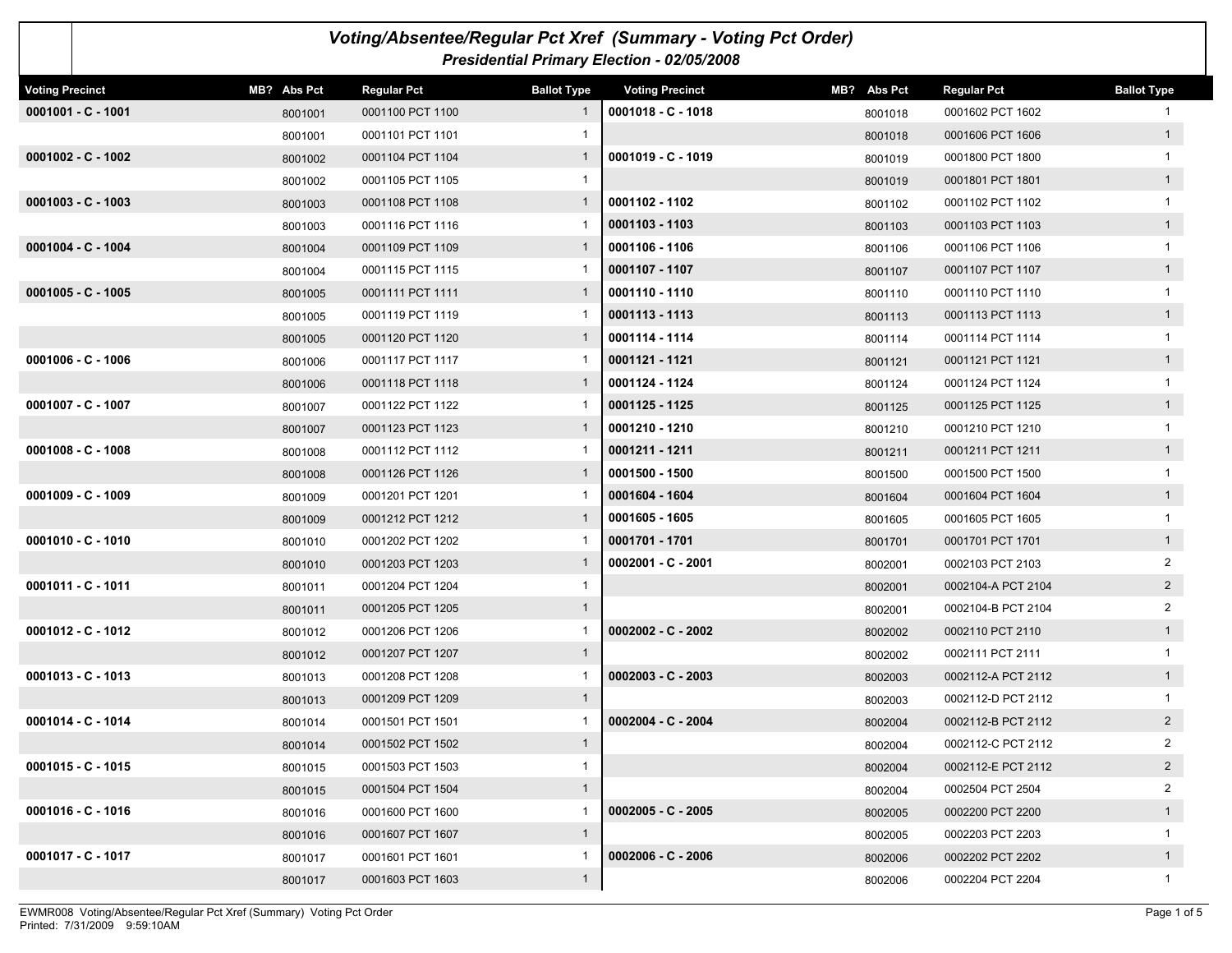| <b>Voting Precinct</b> | MB? Abs Pct | <b>Regular Pct</b> | <b>Ballot Type</b> | <b>Voting Precinct</b> | MB? Abs Pct | <b>Regular Pct</b> | <b>Ballot Type</b> |
|------------------------|-------------|--------------------|--------------------|------------------------|-------------|--------------------|--------------------|
| $0002007 - C - 2007$   | 8002007     | 0002208 PCT 2208   |                    | 0002301 - 2301         | 8002301     | 0002301 PCT 2301   | $\mathbf{1}$       |
|                        | 8002007     | 0002209 PCT 2209   |                    | 0002302 - 2302         | 8002302     | 0002302 PCT 2302   | $\mathbf{1}$       |
| $0002008 - C - 2008$   | 8002008     | 0002210 PCT 2210   | $\mathbf{1}$       | 0002303 - 2303         | 8002303     | 0002303 PCT 2303   | $\mathbf{1}$       |
|                        | 8002008     | 0002211 PCT 2211   |                    | 0002304 - 2304         | 8002304     | 0002304 PCT 2304   | $\mathbf{1}$       |
| $0002009 - C - 2009$   | 8002009     | 0002212 PCT 2212   | $\mathbf{1}$       | 0002305 - 2305         | 8002305     | 0002305 PCT 2305   | 1                  |
|                        | 8002009     | 0002213 PCT 2213   |                    | 0002306 - 2306         | 8002306     | 0002306 PCT 2306   | $\mathbf{1}$       |
| $0002010 - M - 2010$   | Yes 8002010 | 0002400-A PCT 2400 | $\overline{2}$     | 0002402 - 2402         | 8002402     | 0002402 PCT 2402   | $\mathbf{1}$       |
| 0002011 - C - 2011     | 8002011     | 0002400-B PCT 2400 |                    | 0002601 - 2601         | 8002601     | 0002601 PCT 2601   | $\mathbf{1}$       |
|                        | 8002011     | 0002401 PCT 2401   | $\mathbf{1}$       | 0002701 - 2701         | 8002701     | 0002701 PCT 2701   | $\mathbf{1}$       |
| $0002012 - C - 2012$   | 8002012     | 0002500-A PCT 2500 | $\overline{2}$     | 0002902 - 2902         | 8002902     | 0002902 PCT 2902   | $\mathbf{1}$       |
|                        | 8002012     | 0002500-B PCT 2500 | $\overline{2}$     | 0002907 - 2907         | 8002907     | 0002907 PCT 2907   | $\mathbf{1}$       |
|                        | 8002012     | 0002501 PCT 2501   | $\overline{2}$     | 0002908 - 2908         | 8002908     | 0002908 PCT 2908   | $\mathbf{1}$       |
| $0002013 - M - 2013$   | Yes 8002013 | 0002500-C PCT 2500 |                    | $0003001 - C - 3001$   | 8003001     | 0003100 PCT 3100   | 1                  |
| 0002014 - C - 2014     | 8002014     | 0002502 PCT 2502   | $\overline{2}$     |                        | 8003001     | 0003101 PCT 3101   | $\mathbf{1}$       |
|                        | 8002014     | 0002503 PCT 2503   | $\overline{2}$     | $0003002 - C - 3002$   | 8003002     | 0003102 PCT 3102   | $\mathbf{1}$       |
| $0002015 - C - 2015$   | 8002015     | 0002505 PCT 2505   | $\overline{2}$     |                        | 8003002     | 0003103 PCT 3103   | $\mathbf{1}$       |
|                        | 8002015     | 0002506 PCT 2506   | $\overline{2}$     | $0003003 - C - 3003$   | 8003003     | 0003201 PCT 3201   | $\mathbf{1}$       |
| $0002016 - C - 2016$   | 8002016     | 0002600 PCT 2600   | $\mathbf{1}$       |                        | 8003003     | 0003209 PCT 3209   | $\mathbf{1}$       |
|                        | 8002016     | 0002602 PCT 2602   | $\mathbf{1}$       | $0003004 - C - 3004$   | 8003004     | 0003215 PCT 3215   | $\mathbf{1}$       |
| 0002017 - M - 2017     | Yes 8002017 | 0002603 PCT 2603   |                    |                        | 8003004     | 0003217 PCT 3217   | $\mathbf{1}$       |
| $0002018 - M - 2018$   | Yes 8002018 | 0002700 PCT 2700   | $\overline{1}$     | $0003005 - C - 3005$   | 8003005     | 0003205 PCT 3205   | $\mathbf{1}$       |
| $0002019 - C - 2019$   | 8002019     | 0002800 PCT 2800   | $\overline{2}$     |                        | 8003005     | 0003206 PCT 3206   | $\mathbf{1}$       |
|                        | 8002019     | 0002801 PCT 2801   | $\overline{2}$     | $0003006 - C - 3006$   | 8003006     | 0003208 PCT 3208   | $\mathbf{1}$       |
| 0002020 - M - 2020     | Yes 8002020 | 0002802 PCT 2802   |                    |                        | 8003006     | 0003210 PCT 3210   | $\mathbf{1}$       |
|                        | Yes 8002020 | 0002803 PCT 2803   |                    | $0003007 - C - 3007$   | 8003007     | 0003211 PCT 3211   | 1                  |
| 0002021 - C - 2021     | 8002021     | 0002903 PCT 2903   | -1                 |                        | 8003007     | 0003214 PCT 3214   | $\mathbf{1}$       |
|                        | 8002021     | 0002906 PCT 2906   |                    | 0003008 - 3008         | 8003008     | 0003212 PCT 3212   | $\mathbf{1}$       |
| $0002022 - C - 2022$   | 8002022     | 0002904 PCT 2904   | -1                 |                        | 8003008     | 0003213 PCT 3213   | $\mathbf{1}$       |
|                        | 8002022     | 0002905 PCT 2905   | $\mathbf{1}$       | $0003009 - C - 3009$   | 8003009     | 0003202 PCT 3202   | $\mathbf{1}$       |
| 0002101 - 2101         | 8002101     | 0002101 PCT 2101   | $\overline{2}$     |                        | 8003009     | 0003203 PCT 3203   | $\mathbf{1}$       |
| $0002102 - 2102$       | 8002102     | 0002102 PCT 2102   | $\overline{2}$     | 0003010 - 3010         | 8003010     | 0003307 PCT 3307   | $\mathbf{1}$       |
| 0002107 - 2107         | 8002107     | 0002107 PCT 2107   |                    |                        | 8003010     | 0003308 PCT 3308   | 1                  |
| 0002108 - 2108         | 8002108     | 0002108 PCT 2108   | $\mathbf{1}$       | $0003011 - C - 3011$   | 8003011     | 0003500 PCT 3500   | $\mathbf{1}$       |
| 0002109 - 2109         | 8002109     | 0002109 PCT 2109   | $\mathbf{1}$       |                        | 8003011     | 0003507 PCT 3507   | $\mathbf{1}$       |
| 0002201 - 2201         | 8002201     | 0002201 PCT 2201   | $\mathbf{1}$       | $0003012 - C - 3012$   | 8003012     | 0003502 PCT 3502   | $\mathbf{1}$       |
| 0002205 - 2205         | 8002205     | 0002205 PCT 2205   | $\mathbf{1}$       |                        | 8003012     | 0003506 PCT 3506   | $\mathbf{1}$       |
| 0002206 - 2206         | 8002206     | 0002206 PCT 2206   | $\mathbf{1}$       | $0003013 - C - 3013$   | 8003013     | 0003501 PCT 3501   | 1                  |
| 0002207 - 2207         | 8002207     | 0002207 PCT 2207   | $\mathbf{1}$       |                        | 8003013     | 0003508 PCT 3508   | $\mathbf{1}$       |

Printed: 7/31/2009 9:59:11AM EWMR008 Voting/Absentee/Regular Pct Xref (Summary) Voting Pct Order Page 2 of 5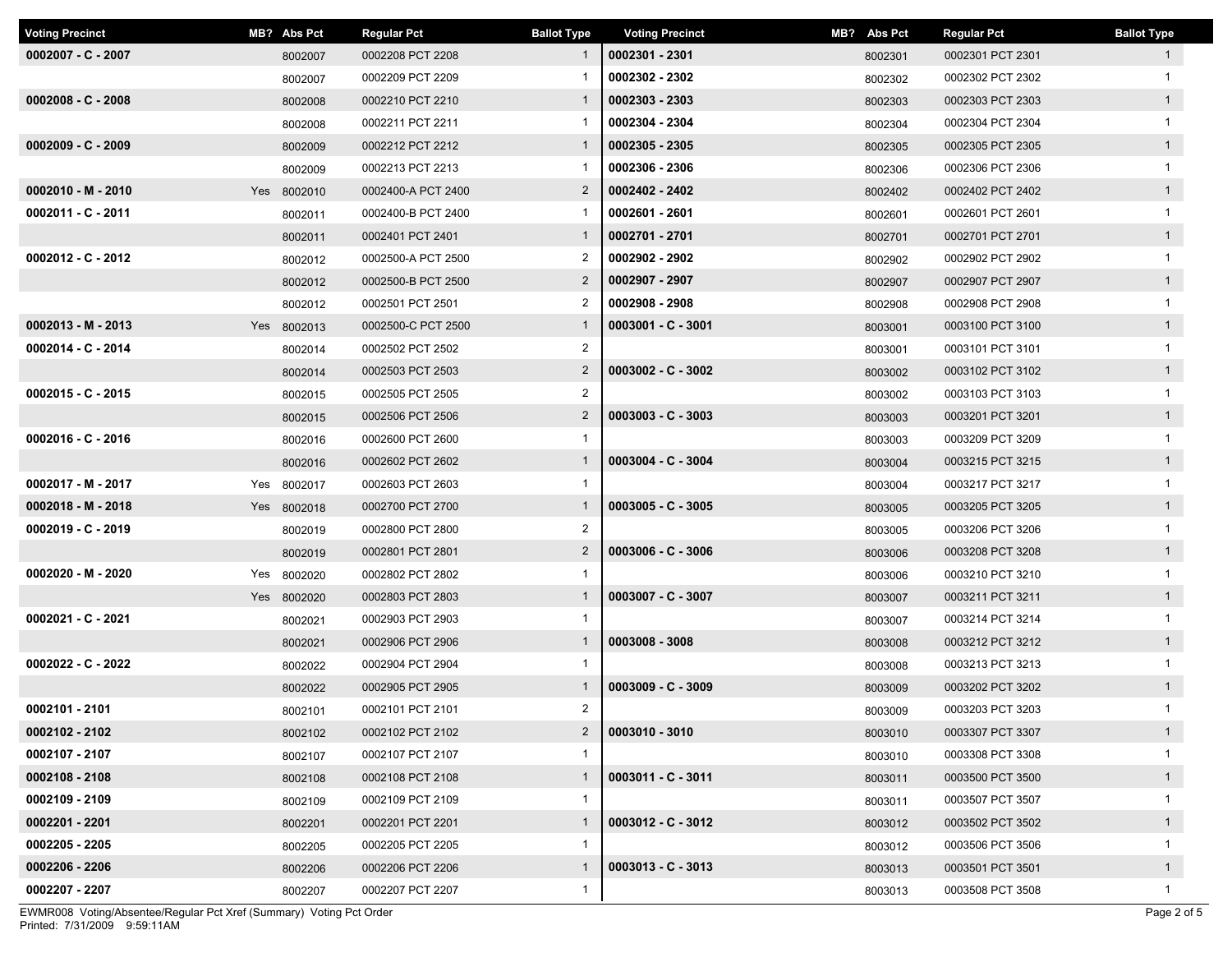| <b>Voting Precinct</b> | MB? Abs Pct | <b>Regular Pct</b> | <b>Ballot Type</b> | <b>Voting Precinct</b> | MB? Abs Pct | <b>Regular Pct</b> | <b>Ballot Type</b> |
|------------------------|-------------|--------------------|--------------------|------------------------|-------------|--------------------|--------------------|
| $0003014 - C - 3014$   | 8003014     | 0003504 PCT 3504   | $\mathbf{1}$       |                        | Yes 8004002 | 0004305-D PCT 4305 | $\mathbf{1}$       |
|                        | 8003014     | 0003505 PCT 3505   | $\mathbf{1}$       |                        | Yes 8004002 | 0004305-F PCT 4305 | $\mathbf{1}$       |
| $0003015 - C - 3015$   | 8003015     | 0003600 PCT 3600   | $\mathbf{1}$       | $0004003 - M - 4003$   | Yes 8004003 | 0004201 PCT 4201   | $\mathbf{1}$       |
|                        | 8003015     | 0003602 PCT 3602   |                    | $0004004 - C - 4004$   | 8004004     | 0004202 PCT 4202   | $\mathbf{1}$       |
| $0003016 - C - 3016$   | 8003016     | 0003701 PCT 3701   | $\mathbf{1}$       |                        | 8004004     | 0004203 PCT 4203   | $\mathbf{1}$       |
|                        | 8003016     | 0003703 PCT 3703   | -1                 | $0004005 - C - 4005$   | 8004005     | 0004301-A PCT 4301 | 3                  |
| $0003017 - M - 3017$   | Yes 8003017 | 0003702 PCT 3702   | $\mathbf{1}$       |                        | 8004005     | 0004301-B PCT 4301 | $\mathbf{3}$       |
| $0003018 - C - 3018$   | 8003018     | 0003700 PCT 3700   | $\mathbf{1}$       |                        | 8004005     | 0004301-C PCT 4301 | 3                  |
|                        | 8003018     | 0003706 PCT 3706   | $\mathbf{1}$       |                        | 8004005     | 0004301-G PCT 4301 | $\mathbf{3}$       |
| $0003019 - C - 3019$   | 8003019     | 0003800 PCT 3800   |                    |                        | 8004005     | 0004301-H PCT 4301 | 3                  |
|                        | 8003019     | 0003801 PCT 3801   | $\mathbf{1}$       | $0004006 - C - 4006$   | 8004006     | 0004303 PCT 4303   | $\mathbf{1}$       |
| 0003104 - 3104         | 8003104     | 0003104 PCT 3104   | 1                  |                        | 8004006     | 0004304 PCT 4304   | $\mathbf{1}$       |
| 0003105 - 3105         | 8003105     | 0003105 PCT 3105   | $\mathbf{1}$       | $0004007 - C - 4007$   | 8004007     | 0004305-B PCT 4305 | $\overline{4}$     |
| 0003106 - 3106         | 8003106     | 0003106 PCT 3106   | $\mathbf{1}$       |                        | 8004007     | 0004305-C PCT 4305 |                    |
| 0003107 - 3107         | 8003107     | 0003107 PCT 3107   | $\mathbf{1}$       |                        | 8004007     | 0004305-E PCT 4305 | $\overline{4}$     |
| 0003204 - 3204         | 8003204     | 0003204 PCT 3204   |                    | $0004008 - M - 4008$   | Yes 8004008 | 0004306-A PCT 4306 |                    |
| 0003207 - 3207         | 8003207     | 0003207 PCT 3207   | $\mathbf{1}$       | $0004009 - C - 4009$   | 8004009     | 0004306-B PCT 4306 | $\mathbf{1}$       |
| 0003216 - 3216         | 8003216     | 0003216 PCT 3216   | 1                  |                        | 8004009     | 0004306-C PCT 4306 | $\mathbf{1}$       |
| 0003301 - 3301         | 8003301     | 0003301 PCT 3301   | $\mathbf{1}$       |                        | 8004009     | 0004306-D PCT 4306 | $\mathbf{1}$       |
| 0003302 - 3302         | 8003302     | 0003302 PCT 3302   | $\mathbf{1}$       |                        | 8004009     | 0004306-E PCT 4306 | $\mathbf{1}$       |
| 0003303 - 3303         | 8003303     | 0003303 PCT 3303   | $\mathbf{1}$       |                        | 8004009     | 0004306-F PCT 4306 | $\mathbf{1}$       |
| 0003304 - 3304         | 8003304     | 0003304 PCT 3304   | $\mathbf{1}$       |                        | 8004009     | 0004306-G PCT 4306 | $\mathbf{1}$       |
| 0003305 - 3305         | 8003305     | 0003305 PCT 3305   | $\mathbf{1}$       |                        | 8004009     | 0004306-H PCT 4306 | $\mathbf{1}$       |
| 0003306 - 3306         | 8003306     | 0003306 PCT 3306   | $\mathbf{1}$       |                        | 8004009     | 0004307 PCT 4307   | $\mathbf{1}$       |
| 0003401 - 3401         | 8003401     | 0003401 PCT 3401   | $\mathbf{1}$       | $0004010 - C - 4010$   | 8004010     | 0004402 PCT 4402   | $\mathbf{1}$       |
| 0003402 - 3402         | 8003402     | 0003402 PCT 3402   | -1                 |                        | 8004010     | 0004403 PCT 4403   | $\mathbf{1}$       |
| 0003503 - 3503         | 8003503     | 0003503 PCT 3503   |                    | 0004011 - C - 4011     | 8004011     | 0004700 PCT 4700   | $\mathbf{1}$       |
| 0003601 - 3601         | 8003601     | 0003601 PCT 3601   | -1                 |                        | 8004011     | 0004702 PCT 4702   | $\mathbf{1}$       |
| 0003704 - 3704         | 8003704     | 0003704 PCT 3704   | $\mathbf{1}$       | $0004012 - C - 4012$   | 8004012     | 0004701 PCT 4701   | $\mathbf{1}$       |
| 0003705 - 3705         | 8003705     | 0003705 PCT 3705   | 1                  |                        | 8004012     | 0004705 PCT 4705   | $\mathbf{1}$       |
| $0004001 - C - 4001$   | 8004001     | 0004100 PCT 4100   | $\mathbf{1}$       |                        | 8004012     | 0004706 PCT 4706   | $\mathbf{1}$       |
|                        | 8004001     | 0004102 PCT 4102   | $\mathbf{1}$       | $0004013 - C - 4013$   | 8004013     | 0004703 PCT 4703   | $\mathbf{1}$       |
| $0004002 - M - 4002$   | Yes 8004002 | 0004104 PCT 4104   | $\mathbf{1}$       |                        | 8004013     | 0004704 PCT 4704   | $\mathbf{1}$       |
|                        | Yes 8004002 | 0004250 PCT 4250   | $\mathbf{1}$       | 0004014 - M - 4014     | Yes 8004014 | 0004803 PCT 4803   | $\mathbf{1}$       |
|                        | Yes 8004002 | 0004301-D PCT 4301 | $\mathbf{1}$       |                        | Yes 8004014 | 0004901 PCT 4901   | $\mathbf{1}$       |
|                        | Yes 8004002 | 0004301-E PCT 4301 | $\mathbf{1}$       |                        | Yes 8004014 | 0004902 PCT 4902   | $\mathbf{1}$       |
|                        | Yes 8004002 | 0004301-F PCT 4301 | $\mathbf{1}$       | 0004101 - 4101         | 8004101     | 0004101 PCT 4101   | $\mathbf{1}$       |
|                        | Yes 8004002 | 0004305-A PCT 4305 | -1                 | 0004103 - 4103         | 8004103     | 0004103 PCT 4103   | $\mathbf{1}$       |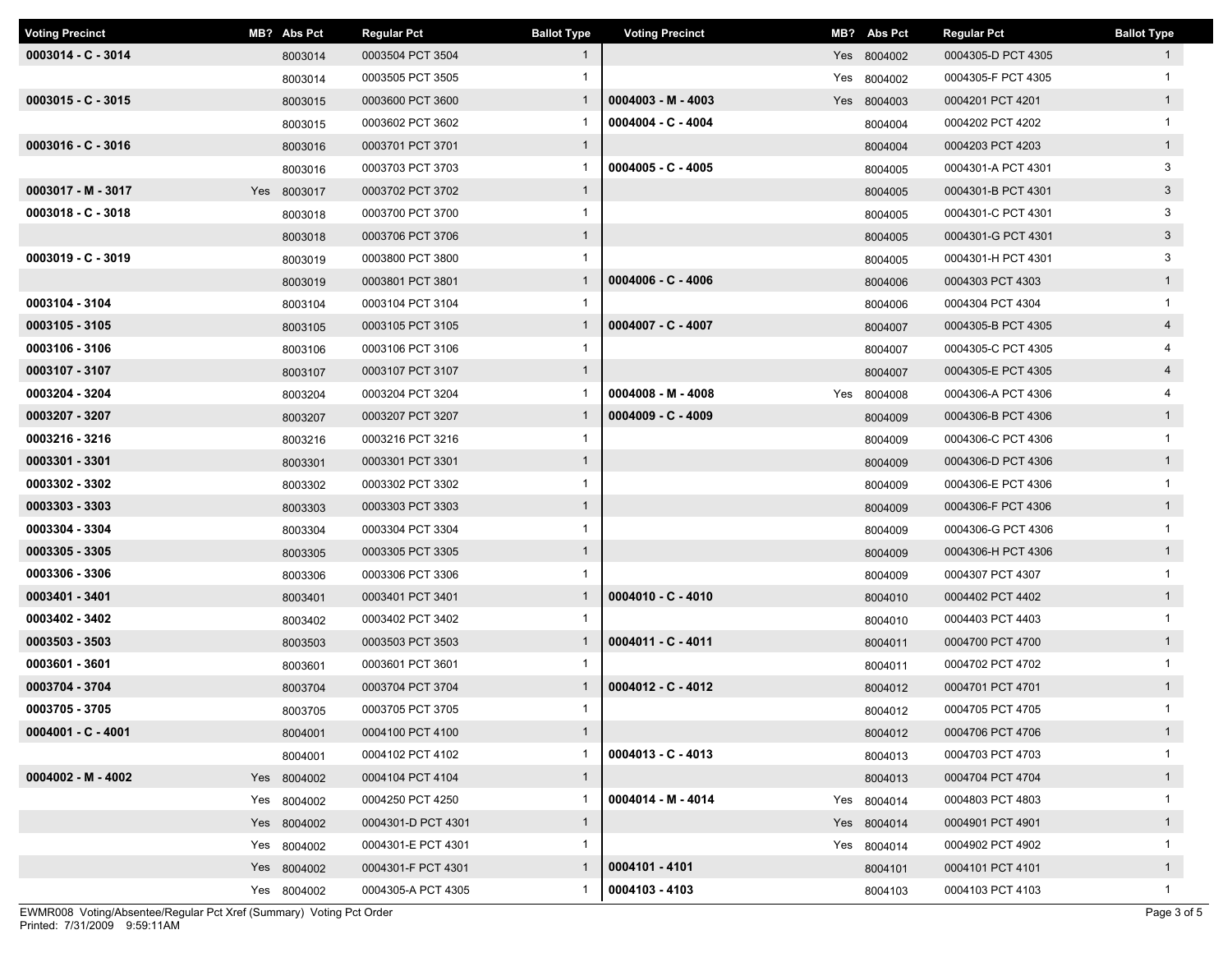| <b>Voting Precinct</b> | MB? Abs Pct | <b>Regular Pct</b> | <b>Ballot Type</b> | <b>Voting Precinct</b> | MB? Abs Pct | <b>Regular Pct</b> | <b>Ballot Type</b> |
|------------------------|-------------|--------------------|--------------------|------------------------|-------------|--------------------|--------------------|
| 0004200 - 4200         | 8004200     | 0004200 PCT 4200   | $\mathbf{1}$       | 0005218 - 5218         | 8005218     | 0005218 PCT 5218   | $\mathbf{1}$       |
| 0004300 - 4300         | 8004300     | 0004300 PCT 4300   |                    | 0005219 - 5219         | 8005219     | 0005219 PCT 5219   | $\mathbf 1$        |
| 0004302 - 4302         | 8004302     | 0004302 PCT 4302   | $\mathbf{1}$       | 0005220 - 5220         | 8005220     | 0005220 PCT 5220   | $\overline{1}$     |
| 0004400 - 4400         | 8004400     | 0004400 PCT 4400   | -1                 | 0005221 - 5221         | 8005221     | 0005221 PCT 5221   | $\mathbf{1}$       |
| 0004401 - 4401         | 8004401     | 0004401 PCT 4401   | $\mathbf{1}$       | 0005222 - 5222         | 8005222     | 0005222 PCT 5222   | $\mathbf{1}$       |
| 0004501 - 4501         | 8004501     | 0004501 PCT 4501   | 1                  | 0005223 - 5223         | 8005223     | 0005223 PCT 5223   | $\mathbf{1}$       |
| 0004502 - 4502         | 8004502     | 0004502 PCT 4502   | $\mathbf{1}$       | 0005224 - 5224         | 8005224     | 0005224 PCT 5224   | 1                  |
| 0004503 - 4503         | 8004503     | 0004503 PCT 4503   | 1                  | 0005225 - 5225         | 8005225     | 0005225 PCT 5225   | $\mathbf{1}$       |
| 0004600 - 4600         | 8004600     | 0004600 PCT 4600   | $\mathbf{1}$       | 0005226 - 5226         | 8005226     | 0005226 PCT 5226   | $\overline{1}$     |
| 0004601 - 4601         | 8004601     | 0004601 PCT 4601   | -1                 | 0005227 - 5227         | 8005227     | 0005227 PCT 5227   | $\mathbf{1}$       |
| 0004707 - 4707         | 8004707     | 0004707 PCT 4707   | $\mathbf{1}$       | 0005228 - 5228         | 8005228     | 0005228 PCT 5228   | $\mathbf{1}$       |
| 0004708 - 4708         | 8004708     | 0004708 PCT 4708   |                    | 0005300 - 5300         | 8005300     | 0005300 PCT 5300   | $\mathbf{1}$       |
| 0004709 - 4709         | 8004709     | 0004709 PCT 4709   | $\mathbf{1}$       | 0005301 - 5301         | 8005301     | 0005301 PCT 5301   | 1                  |
| 0004800 - 4800         | 8004800     | 0004800 PCT 4800   |                    | 0005303 - 5303         | 8005303     | 0005303 PCT 5303   | $\mathbf{1}$       |
| 0004806 - 4806         | 8004806     | 0004806 PCT 4806   | $\mathbf{1}$       | 0005304 - 5304         | 8005304     | 0005304 PCT 5304   | $\overline{1}$     |
| $0005001 - C - 5001$   | 8005001     | 0005200 PCT 5200   | $\mathbf{1}$       |                        |             |                    |                    |
|                        | 8005001     | 0005210 PCT 5210   | $\mathbf{1}$       |                        |             |                    |                    |
| $0005002 - C - 5002$   | 8005002     | 0005302 PCT 5302   | $\mathbf{1}$       |                        |             |                    |                    |
|                        | 8005002     | 0005305 PCT 5305   | $\mathbf{1}$       |                        |             |                    |                    |
| 0005101 - 5101         | 8005101     | 0005101 PCT 5101   | $\mathbf{1}$       |                        |             |                    |                    |
| 0005102 - 5102         | 8005102     | 0005102 PCT 5102   | $\mathbf{1}$       |                        |             |                    |                    |
| 0005103 - 5103         | 8005103     | 0005103 PCT 5103   | $\mathbf{1}$       |                        |             |                    |                    |
| 0005201 - 5201         | 8005201     | 0005201 PCT 5201   | $\mathbf{1}$       |                        |             |                    |                    |
| 0005202 - 5202         | 8005202     | 0005202 PCT 5202   | 1                  |                        |             |                    |                    |
| 0005203 - 5203         | 8005203     | 0005203 PCT 5203   | $\mathbf{1}$       |                        |             |                    |                    |
| 0005204 - 5204         | 8005204     | 0005204 PCT 5204   | 1                  |                        |             |                    |                    |
| 0005205 - 5205         | 8005205     | 0005205 PCT 5205   | $\mathbf{1}$       |                        |             |                    |                    |
| 0005206 - 5206         | 8005206     | 0005206 PCT 5206   | $\mathbf{1}$       |                        |             |                    |                    |
| 0005207 - 5207         | 8005207     | 0005207 PCT 5207   | $\mathbf{1}$       |                        |             |                    |                    |
| 0005208 - 5208         | 8005208     | 0005208 PCT 5208   | $\mathbf{1}$       |                        |             |                    |                    |
| 0005209 - 5209         | 8005209     | 0005209 PCT 5209   | $\mathbf{1}$       |                        |             |                    |                    |
| 0005211 - 5211         | 8005211     | 0005211 PCT 5211   | $\mathbf{1}$       |                        |             |                    |                    |
| 0005212 - 5212         | 8005212     | 0005212 PCT 5212   | $\mathbf{1}$       |                        |             |                    |                    |
| 0005213 - 5213         | 8005213     | 0005213 PCT 5213   | $\mathbf{1}$       |                        |             |                    |                    |
| 0005214 - 5214         | 8005214     | 0005214 PCT 5214   | $\mathbf{1}$       |                        |             |                    |                    |
| 0005215 - 5215         | 8005215     | 0005215 PCT 5215   | $\mathbf{1}$       |                        |             |                    |                    |
| 0005216 - 5216         | 8005216     | 0005216 PCT 5216   | $\mathbf{1}$       |                        |             |                    |                    |
| 0005217 - 5217         | 8005217     | 0005217 PCT 5217   | $\mathbf{1}$       |                        |             |                    |                    |